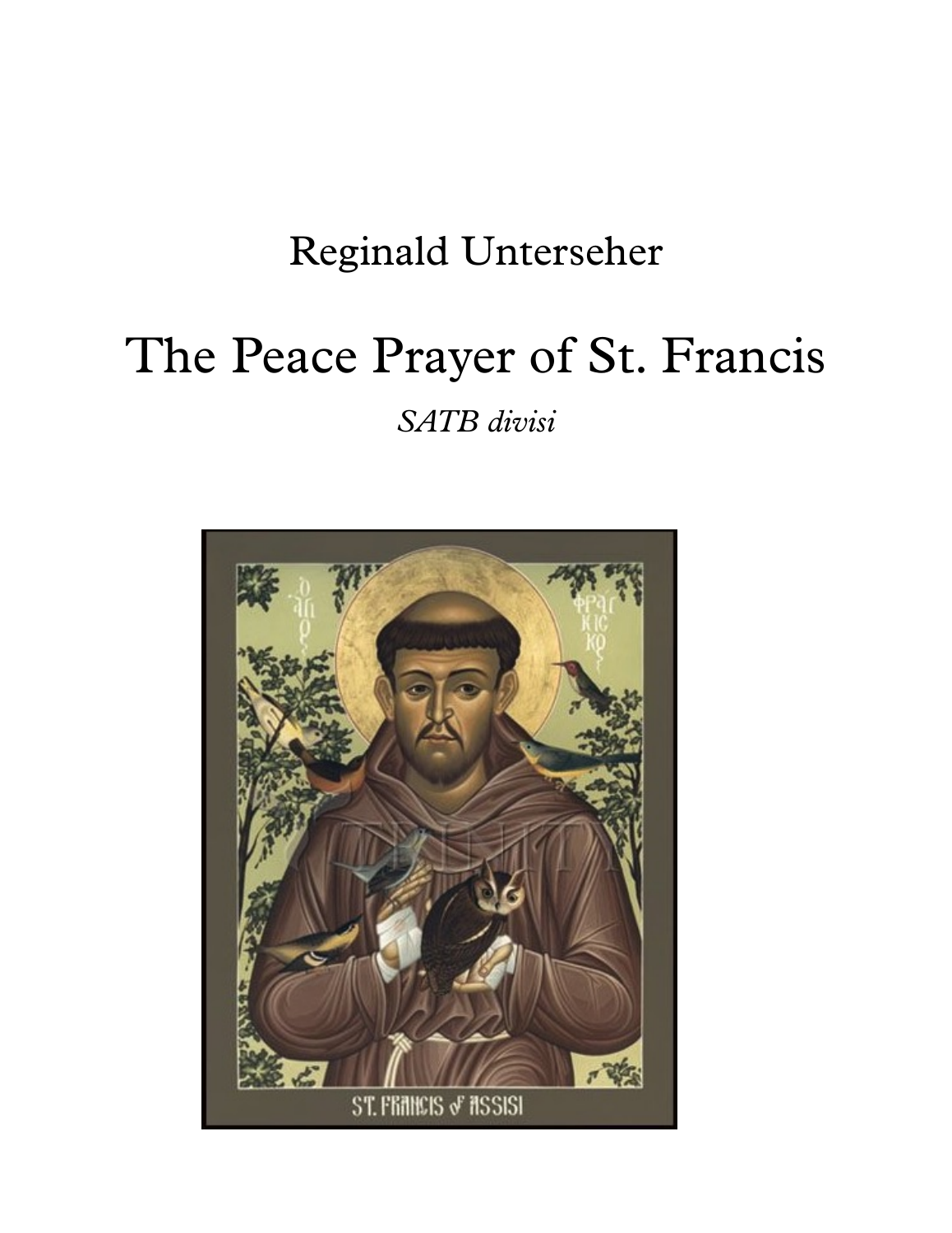#### About the words

Here are two Franciscan authorities who say that St. Francis did not write the poem that has become known as"the Peace Prayer of St. Francis."

First, here is a quote and a link to a Franciscan web site:

"The Peace Prayer of St. Francis is a famous prayer which first appeared around the year 1915 A.D., and which embodies the spirit of St. Francis of Assisi's simplicity and poverty.

According to Father Kajetan Esser, OFM, the author of the critical edition of St. Francis'sWritings, the Peace Prayer of St. Francis is most certainly not one of the writings of St. Francis."

http://www.franciscan-archive.org/patriarcha/peace.html

Second, here is a quote and link to a site that contains the original French words:

The Origin of the Peace Prayer of St. Francis by Dr. Christian Renoux, Associate Professor of the University of Orleans, France

"The first appearance of the Peace Prayer occurred in France in 1912 in a small spiritual magazine called La Clochette (The Little Bell). It was published in Paris by a Catholic association known as La Ligue de la Sainte-Messe (The Holy Mass League), founded in 1901 by a French priest, Father Esther Bouquerel (1855-1923).The prayer bore the title of 'Belle prière à faire pendant la messe' (A Beautiful Prayer to Say During the Mass), and was published anonymously.The author could possibly have been Father Bouquerel himself, but the identity of the author remains a mystery."

http://www.franciscan-archive.org/franciscana/peace.html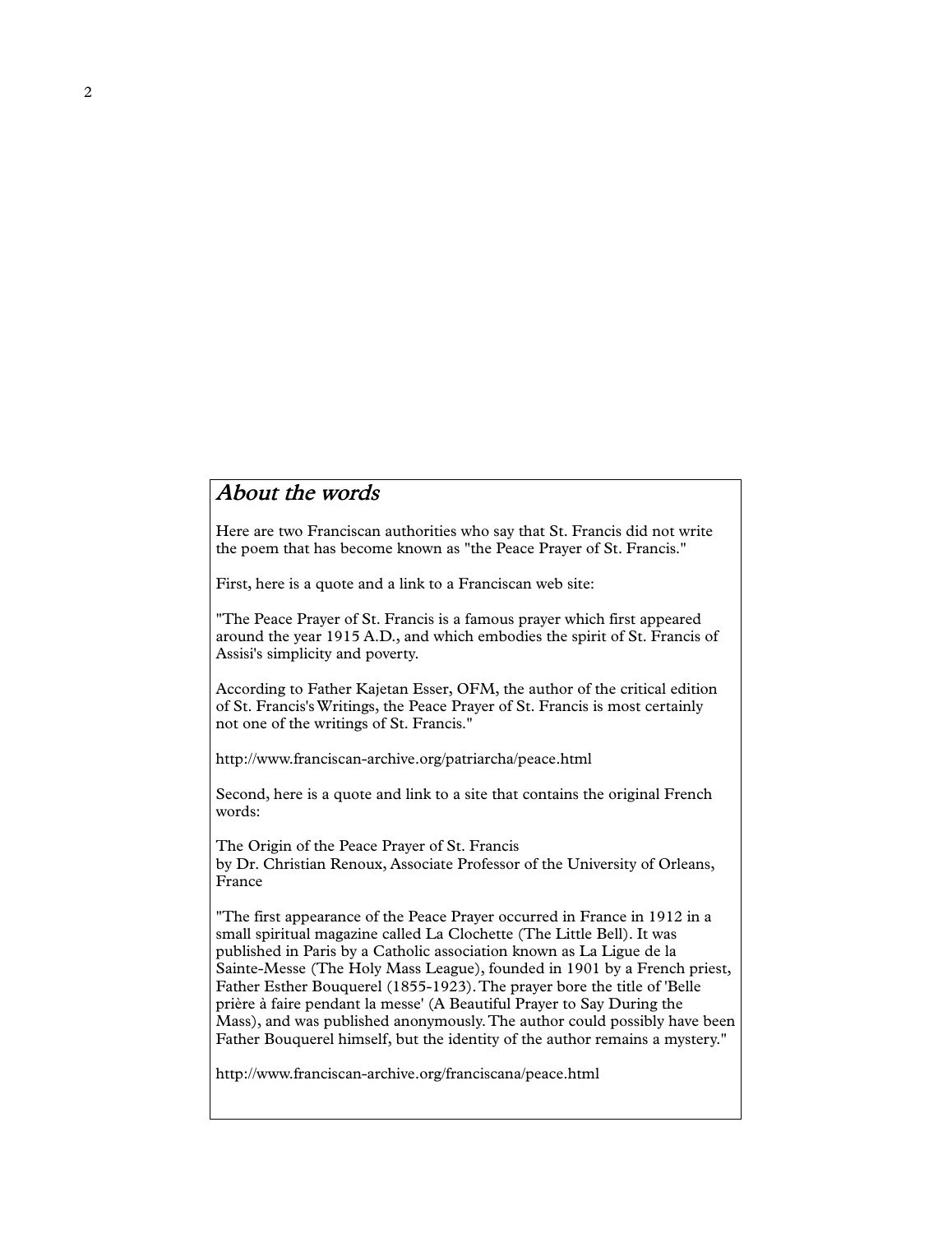*for the Shalom Choir*

### The Peace Prayer of St. Francis

#### SATB divisi

*dedicated to*

Colleen Clark, John Umbarger, Ken Hagel, Molly Harris, Jeff Hendler, Mike Schwenk, LeeWetherell, Budd Massengale, Monsignor Dillon,Toure Bourama, Lisa Brown, Mike Miller, Dean Mitchell, Bud Russell, Dick Hoch, Diane Hoch, Pat Kenny, Joel Rogo, Ginny Quinley, Christine Barnes, Sandy Matheson, Rip Shepherd, Albert Escalera, Joe Gallegos, Chuck Vannoy, Judy Hoxie, Phil Simpson, Susan Darrington, Jan Francis, Don Brauer, Alma Cahn, Rob Harris, Mikhail Alnajjar, Jack Simington, Stephen Eriksen, and The Interfaith Quest for Peace

Anonymous, ca. 1915 (see note)

Reginald Unterseher *August 9-September 16, 2002 (r.05)*





*© Reginald Unterseher 2002 www.reginaldunterseher.com*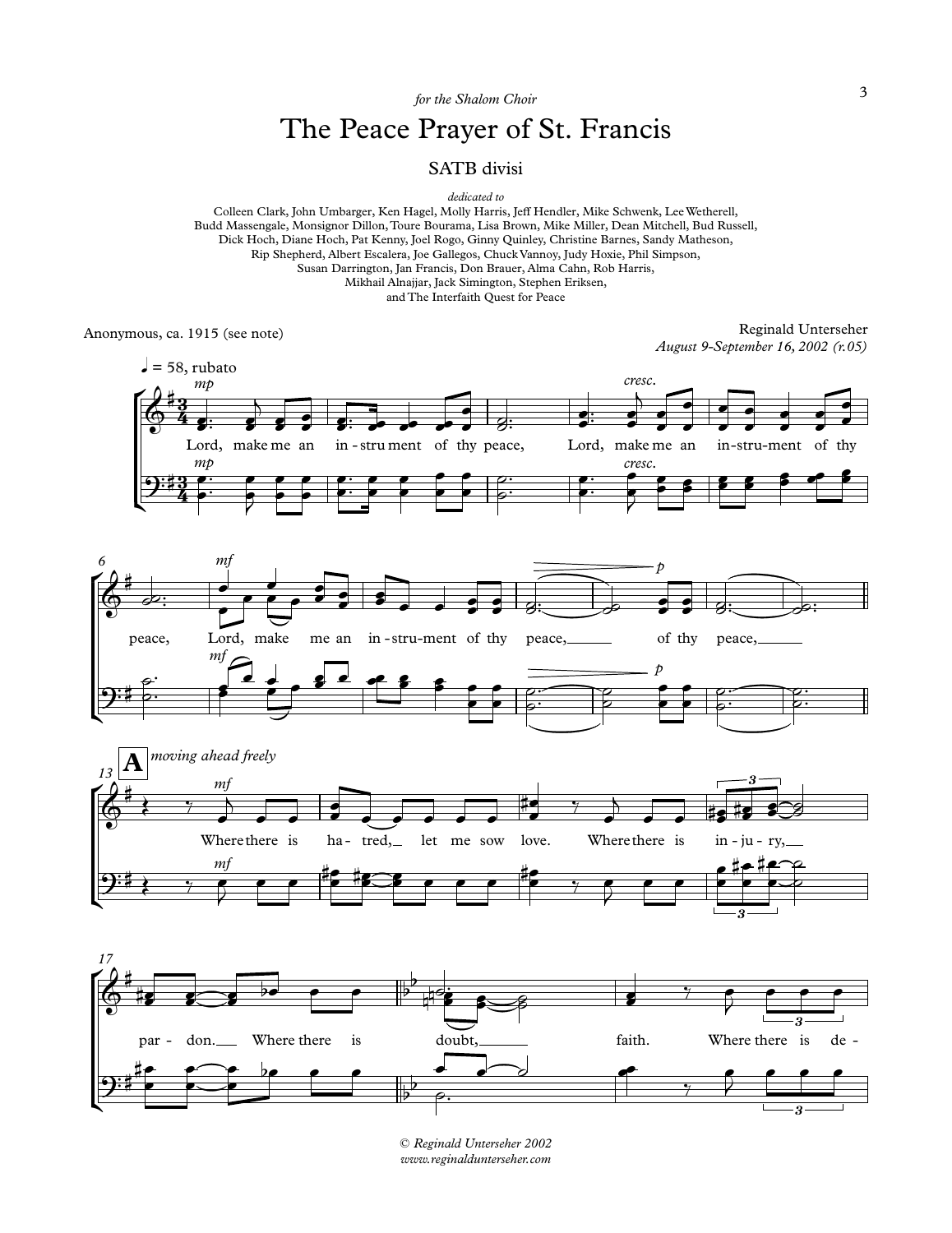



removed for security thanks for understanding www.reginaldunterseher.com

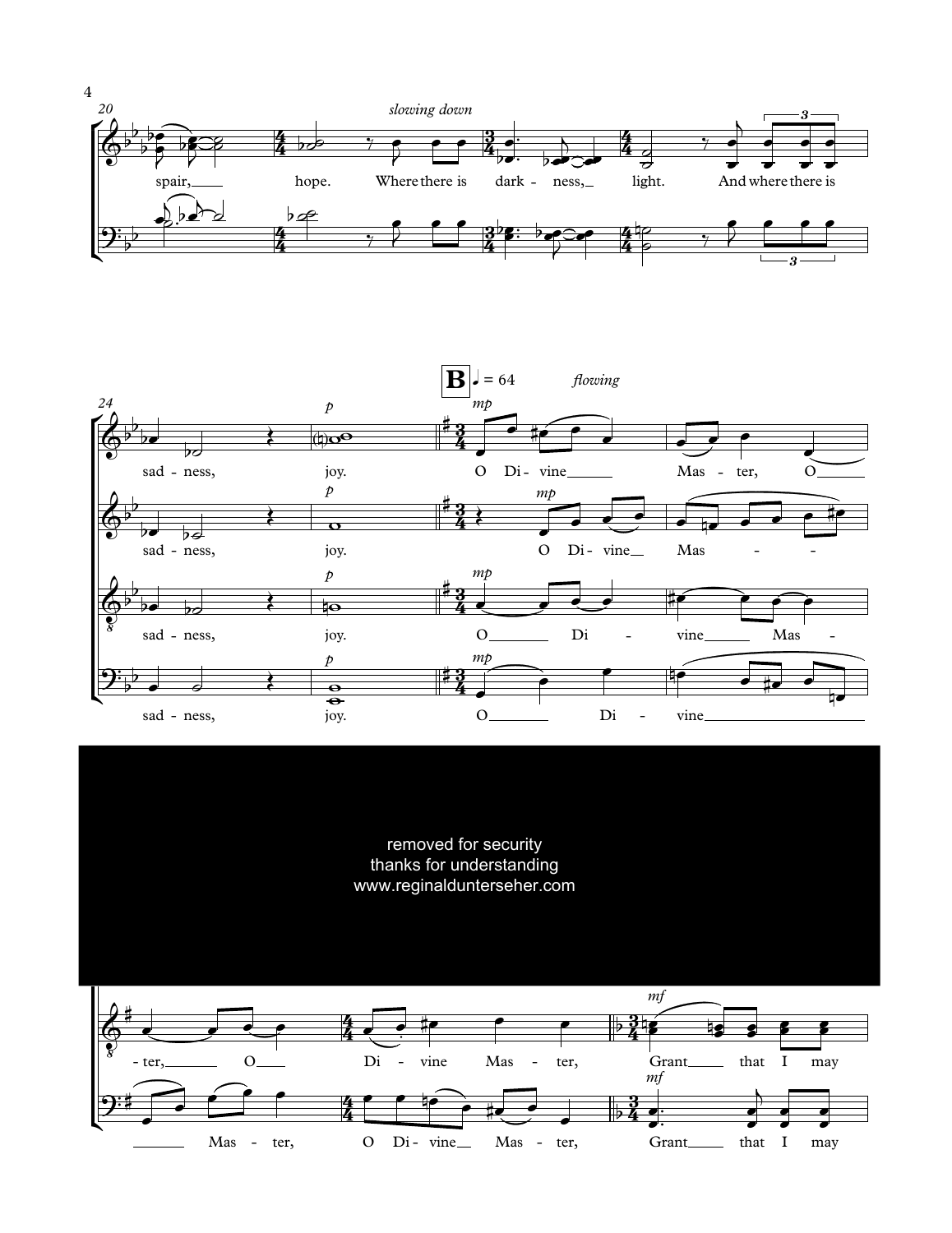